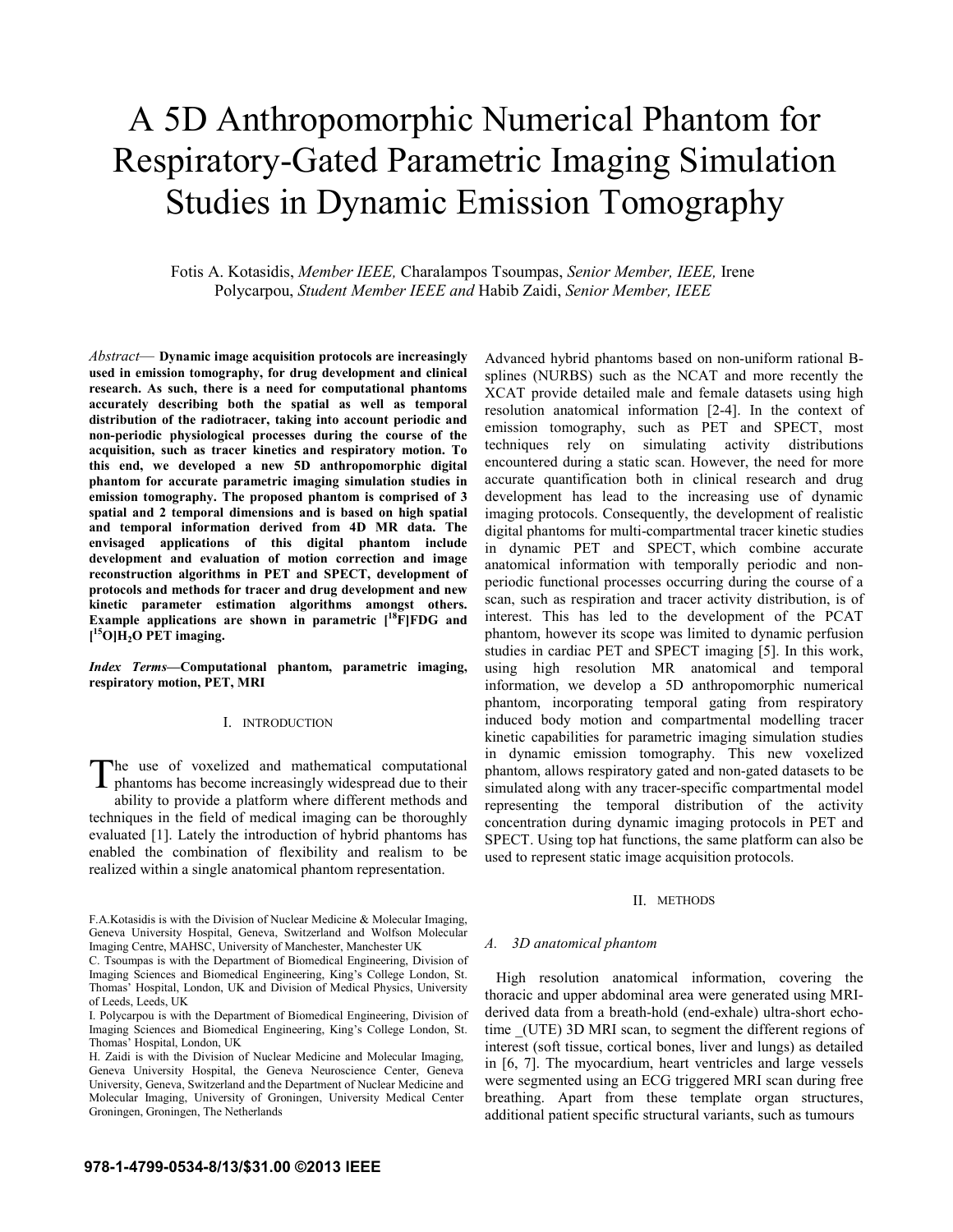

**Fig. 1**. Schematic diagram of a single-tissue and a two-tissue kinetic model showing the different compartments as well as the constant rate controlling the rate of change in activity concentration for each compartment.

of different size and shape, can be manually inserted in different organ regions.

# *B. 4D dynamic phantom for 1-tissue and 2-tissue models.*

 To describe the temporal distribution of a given tracer, custom-made software capable of providing multicompartmental modeling for 1-tissue and 2-tissue models (Fig. 1), including a blood volume component is used. Given the input function, a temporal sampling protocol and known tracer specific kinetic parameters (constant rates) for each organ structure in the anatomical phantom, time-activity curves (TACs) are generated. Simple or complex models can be realized in different organs, including dual blood supply and differential delay and dispersion. TACs are assigned at the voxel level, generating a time series of voxelized phantoms with a temporal sampling dictated by the dynamic acquisition protocol selected during the TAC generation.

## *C. 5D gated phantom using MR-derived motion fields*

 To simulate different types of realistic motion during a dynamic scan, the fast analytic simulation toolkit (FAST) is used [6]. Acquired 4D MR data providing a uniform temporal sampling of a few complete respiratory cycles are sorted in gates and then the most representative MR gates are registered to a reference frame at the end-exhale position to derive the motion fields. These are subsequently used to warp the dynamic emission data and generate a number of respiratory gates for each time frame in the dynamic image sequence. Deep and shallow breathing can be simulated along with other non-periodic types of motion. A similar procedure is followed to generate the corresponding gated attenuation maps segmenting the data into air, soft tissue, lungs and bone.



**Fig. 2** Simulated TACs corresponding to typical (a)  $\binom{15}{14}O$  and (b) <sup>[18</sup>F]FDG kinetics which were used for the different regions of interest in the 3D anatomical phantom.

## *D. 5D projection data*

 The simulated gated dynamic images can then be forward projected to generate projection datasets for investigation of numerous techniques for motion correction, image reconstruction, and kinetic parameter estimation.

## III. RESULTS

 To demonstrate the capabilities of this new simulation platform in respiratory gated dynamic PET imaging, kinetics typically encountered in metabolic imaging using  $[18F]FDG$ and perfusion imaging using  $[{}^{15}O]H_2O$  were simulated in the phantom. Using kinetic parameters for the different organs and tissues obtained from the literature and along with input functions derived from real dynamic scans, TACs were generated using a single-tissue 3 parameter model  $(K_1, k_2)$  and blood volume) with 28 time frames [1×130sec, 14×5sec,  $5 \times 10$ sec,  $3 \times 20$ sec,  $6 \times 30$ sec] and a two-tissue 4 parameter model ( $K_1, k_2, k_3$  and blood volume) with 29 frames [ $9 \times 10$ sec, 3×30sec, 4×60sec, 4×120, 8×300sec], respectively. Using the